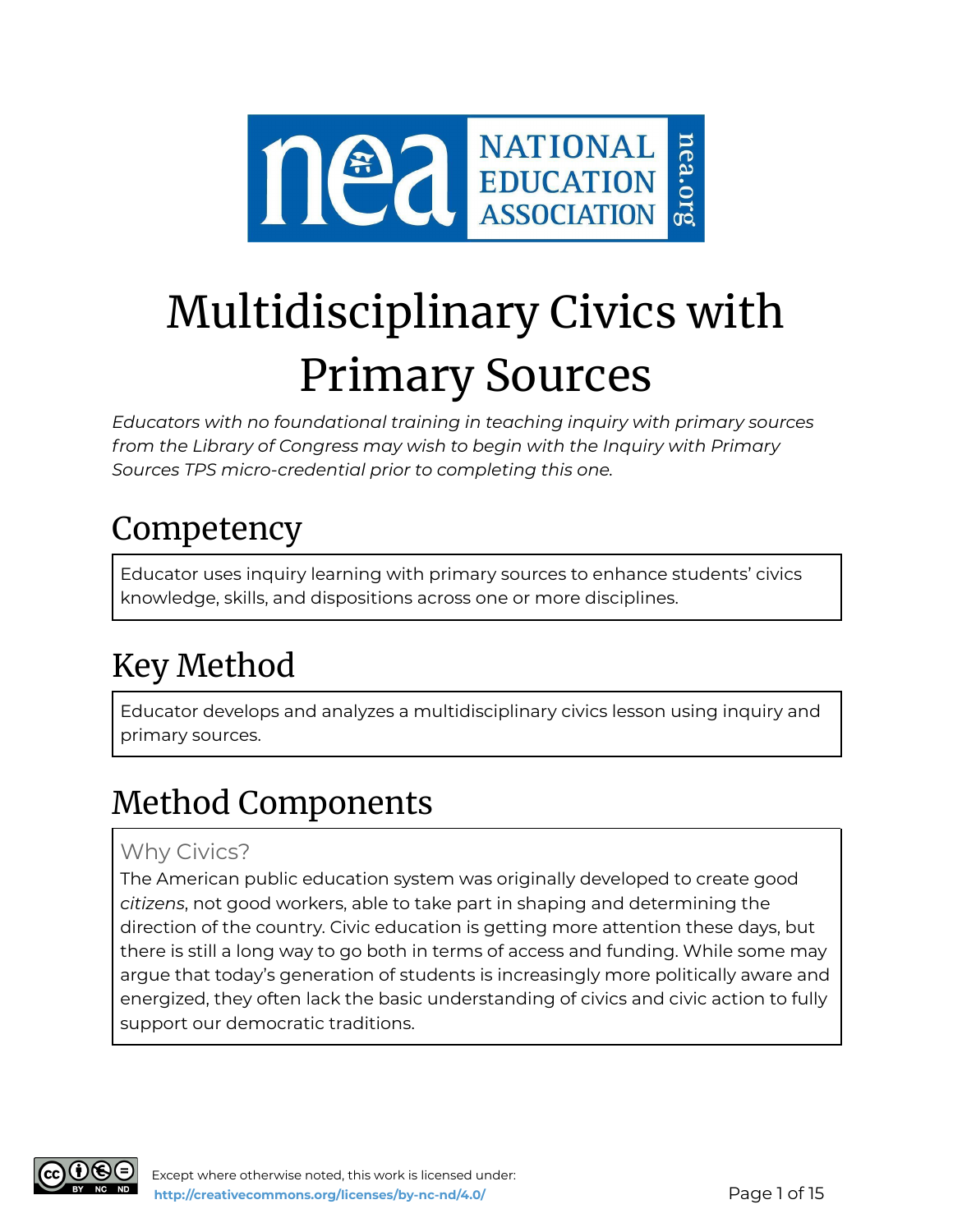In the *Guardian of [Democracy:](https://www.carnegie.org/media/filer_public/ab/dd/abdda62e-6e84-47a4-a043-348d2f2085ae/ccny_grantee_2011_guardian.pdf) the Civic Mission of Schools* report (see Research), Lee H. Hamilton, founder of the Center on [Congress](https://corg.indiana.edu/) and U.S. Representative from Indiana (1965-99), wrote:

"Citizenship requires both knowledge about government and the ability to be involved in governance. It means knowing how to identify and inform yourself about issues, explore and evaluate possible solutions, and then act to resolve problems. It demands that you know how to interact respectfully with others. And it asks that you accept responsibility for meeting your community's and the nation's challenges."

Research over the past few decades consistently identifies three key components to civics education: civic knowledge, civic skills, and civic dispositions.

**Civic knowledge:** an understanding of American government structure, including the purposes, values, and principles of democracy it embodies; government process as carried out at home in America and in its relationships with other nations in both historical and contemporary contexts; and the roles of ordinary citizens in American democracy as active participants in the political process working to help improve the quality of life locally, nationally, and globally.

**Civic skills:** the ability to employ investigative, critical thinking, and informational literacy skills to use one's voice and to collaborate to affect change. Specific skills include the ability to identify, describe, interpret, and analyze functions, processes, patterns, and trends; evaluate, take, and defend positions; and collaborate and communicate with others.

**Civic dispositions:** commitment to adopting attitudes, traits, and behaviors that support both personal voice and agency along with respect for others and concern for their welfare; creating community through compromise; and accepting the rule of law.

It is of primary importance to begin teaching and fomenting civic knowledge, skills, and dispositions at a young age and to continue that education across the years. To best do this, civics education must be multidisciplinary, cutting across all disciplines just as civic life does.

#### Inquiry, Primary Sources, & Preparation for Civic Life

Inquiry is a process of active learning that is driven by questioning and critical thinking that leads to increased student engagement and deeper understanding of content. Inquiry learning is a recursive and reflective process.

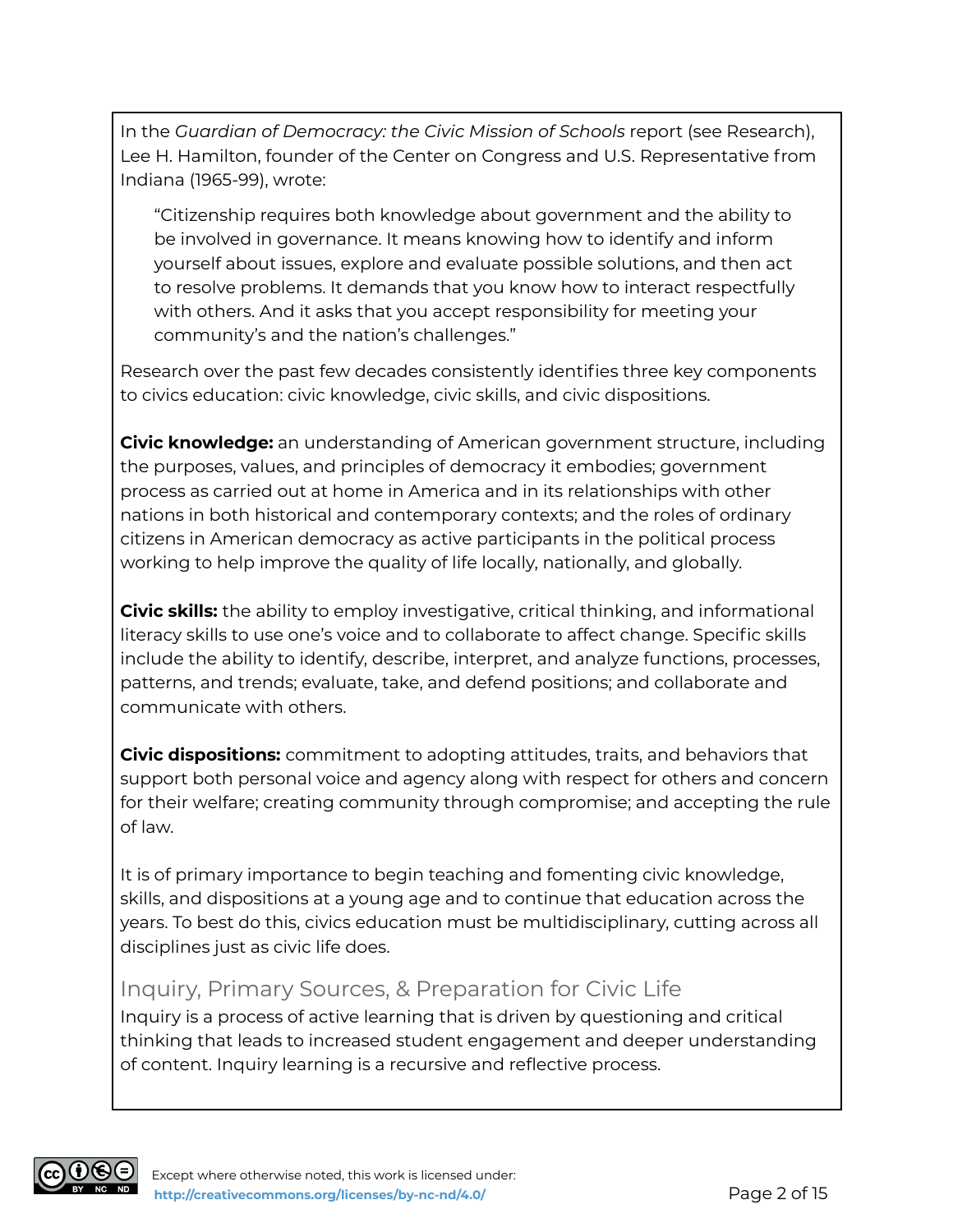Primary sources, as [described](https://www.loc.gov/programs/teachers/getting-started-with-primary-sources/) by the Library of Congress, "are the raw materials of history — original documents and objects that were created at the time under study. Primary sources represent authentic voices and images that engage students both emotionally and personally, naturally engaging them in inquiry as they question, make inferences, interpret different points of view, use critical thinking skills to analyze and evaluate, draw conclusions and build bridges between past and present.

Teaching with primary sources, no matter the content focus, provides students with the skills necessary to be competent and active citizens. Digging into primary sources and grappling directly with different perspectives provides students practice in information literacy skills that they will employ in numerous contexts throughout their lives.

When students work with primary sources they learn how to think more holistically about people, events, and issues. Analyzing primary sources to investigate competing viewpoints while considering bias and purpose helps students to better contemplate complex themes and topics and draw conclusions about them. Because these skills help develop the ability to make connections across time and disciplines, students end up better prepared to consider the significance of their learning to contemporary life.

### Supporting Rationale and Research

#### The Case for Civics

Gould, Jonathan, et al. "Benefits of Civic Learning," Guardian of Democracy: The Civic Mission of Schools, The Leonore Annenberg Institute for Civics of the Annenberg Public Policy Center at the University of Pennsylvania and the Campaign for the Civic Mission of Schools, 2011.

[http://civicmission.s3.amazonaws.com/118/f0/5/171/1/Guardian-of-Democracy-report.](http://civicmission.s3.amazonaws.com/118/f0/5/171/1/Guardian-of-Democracy-report.pdf) [pdf](http://civicmission.s3.amazonaws.com/118/f0/5/171/1/Guardian-of-Democracy-report.pdf)

*Suggested reading: pp. 16-22*

Levine, Peter and Kei Kawashima-Ginsberg. "What Works: The Republic is (Still) at Risk—and Civics is Part of the Solution," Jonathan M. Tisch College of Civic Life, Tufts University, 2017.

<https://www.civxnow.org/sites/default/files/resources/SummitWhitePaper.pdf> *Suggested reading: pp. 1-11*

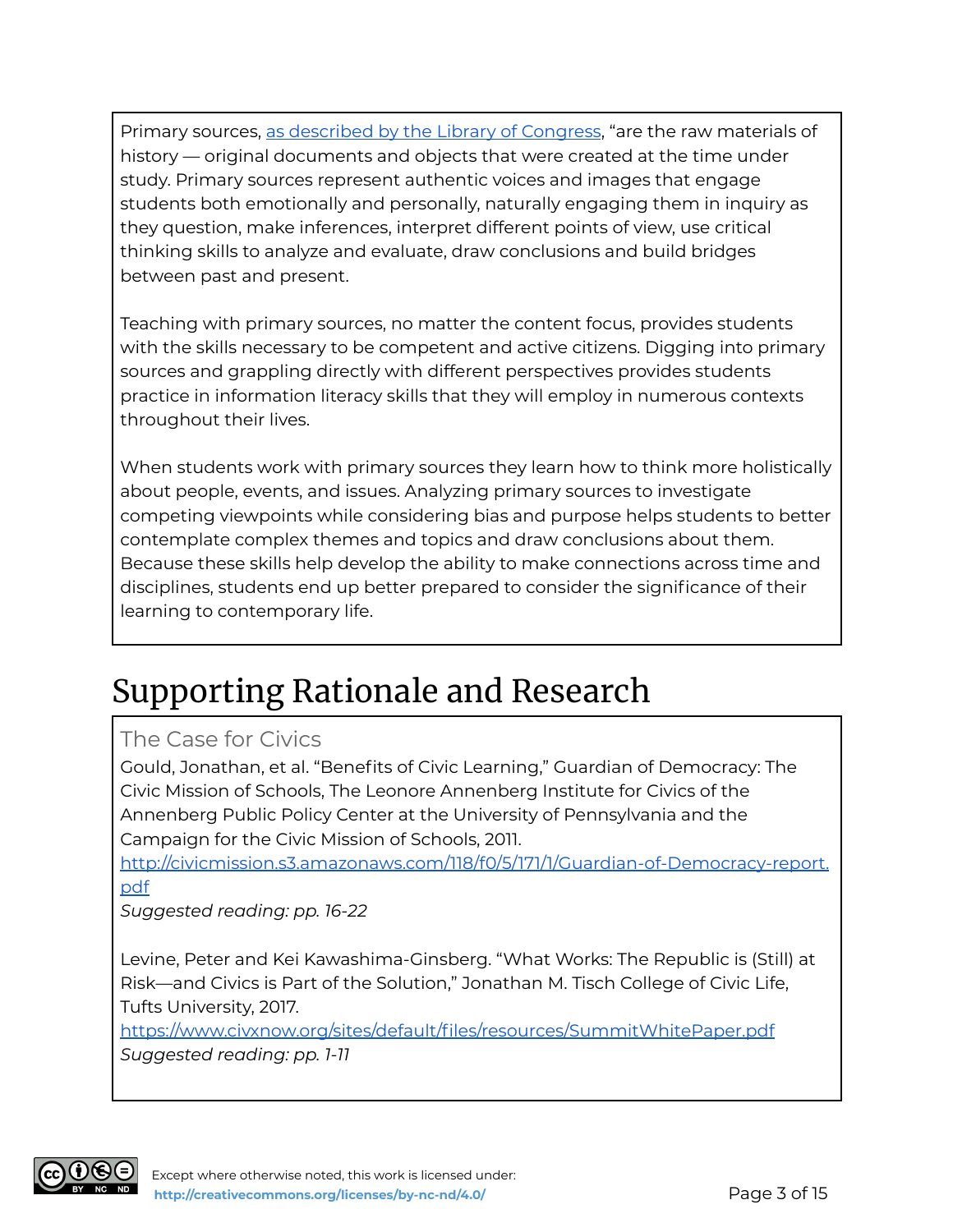Lee, Carol, et al., editors. "Recommendations for Practice," pp. 401-406 in "Educating for Civic Reasoning and Discourse," National Academy of Education, 2021.

[https://naeducation.org/wp-content/uploads/2021/04/NAEd-Educating-for-Civic-Re](https://naeducation.org/wp-content/uploads/2021/04/NAEd-Educating-for-Civic-Reasoning-and-Discourse.pdf) [asoning-and-Discourse.pdf](https://naeducation.org/wp-content/uploads/2021/04/NAEd-Educating-for-Civic-Reasoning-and-Discourse.pdf)

Research Highlight — Civic Education [Landscape](https://medium.com/civxnow/research-highlight-civic-education-landscape-analysis-3e07437c7a04) Analysis CivXNow Q&A with Raj Vinnakota, Medium, October 29, 2019.

[https://medium.com/civxnow/research-highlight-civic-education-landscape-analysi](https://medium.com/civxnow/research-highlight-civic-education-landscape-analysis-3e07437c7a04) [s-3e07437c7a04](https://medium.com/civxnow/research-highlight-civic-education-landscape-analysis-3e07437c7a04)

*Suggested reading: review the researcher's answer to the following question: What are the most important themes from your research and this paper?*

Vinnakota, Raj. "From Civic Education to a Civic Learning Ecosystem: A Landscape Analysis and Case for Collaboration," Red & Blue Works, November 2019. [https://rbw.civic-learning.org/wp-content/uploads/2019/12/CE\\_online.pdf](https://rbw.civic-learning.org/wp-content/uploads/2019/12/CE_online.pdf) *Suggested reading: review the chart, Civic Education to Civic Learning, on p. 11*

Mouritsen, Per and Astrid Jaeger. "Goals of Civic Education," Designing Civic Education for Diverse Societies, Migration Policy Institute Europe, February 2018. [https://www.migrationpolicy.org/sites/default/files/publications/CivicEducationDive](https://www.migrationpolicy.org/sites/default/files/publications/CivicEducationDiverseSocieties-FINALWEB.pdf) [rseSocieties-FINALWEB.pdf](https://www.migrationpolicy.org/sites/default/files/publications/CivicEducationDiverseSocieties-FINALWEB.pdf)

*Suggested reading: pp. 10-12*

Strategies for Multidisciplinary Civics

"Why Teach with an Interdisciplinary Approach?" Starting Point: Teaching & Learning Economics, Science Education Resource Center at Carleton College. <https://serc.carleton.edu/econ/interdisciplinary/why.html>

Potter, Lee Ann. "Teaching Civics with Primary Source Documents," Social Education 69(7), November/December 2005, pp. 358–359, National Council for the Social Studies.

<https://www.socialstudies.org/teaching-civics-primary-source-documents>

Swan, Kathy. "Why Inquiry Part 1," Making Inquiry Possible Project, C3 Teachers and the University of Kentucky's College of Education.

<https://vimeo.com/505959565/168664106a>

*Suggested watching: to minute 3:07*

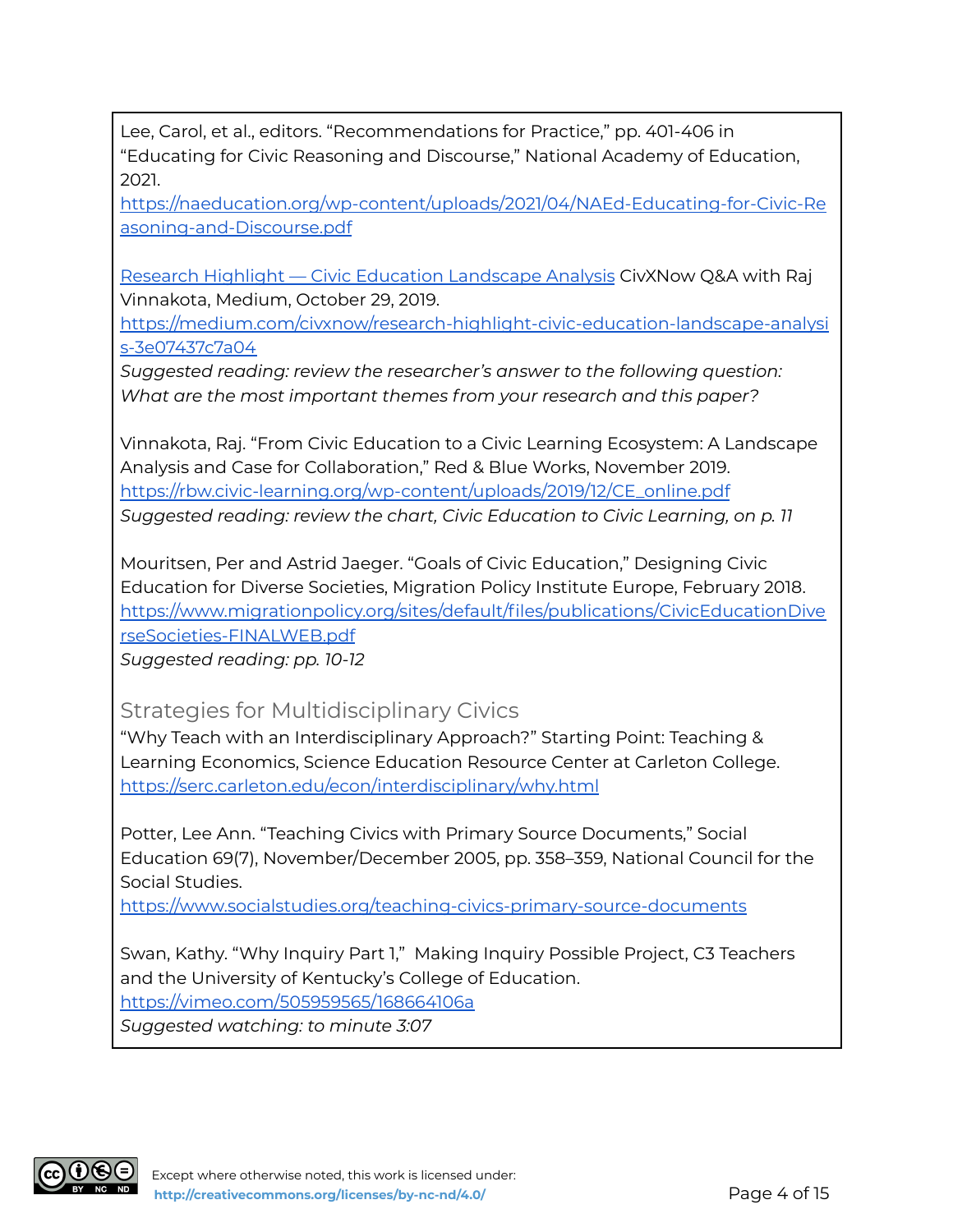Fraker, Jennifer et al. "Can the Civics Test Make You a Good Citizen? Reconciling the Civics Test with Inquiry-Based Instruction," *Social Education* 83(6), November/December 2019, p. 343–349, National Council for the Social Studies.

[https://www.socialstudies.org/system/files/2020-06/se\\_8306343.pdf](https://www.socialstudies.org/system/files/2020-06/se_8306343.pdf)

Swan, Kathy et al. "Questions, Tasks, Sources: Focusing on the Essence of Inquiry," Social Education 82(3), May/June 2018, pp. 133–137, National Council for the Social Studies.

[https://www.socialstudies.org/system/files/publications/articles/se\\_8203133\\_1.pdf](https://www.socialstudies.org/system/files/publications/articles/se_8203133_1.pdf)

Blevins, Brooke and Karon LeCompte. "I Am Engaged: Action Civics in Four Steps," Social Studies and the Young Learner 27 (4), March/April 2015, pp. 23–26, National Council for the Social Studies.

[https://www.researchgate.net/profile/Brooke-Blevins/publication/281639180\\_I\\_am\\_e](https://www.researchgate.net/profile/Brooke-Blevins/publication/281639180_I_am_engaged_Action_civics_in_four_steps/links/55f1b07908ae0af8ee1f6261/I-am-engaged-Action-civics-in-four-steps.pdf) [ngaged\\_Action\\_civics\\_in\\_four\\_steps/links/55f1b07908ae0af8ee1f6261/I-am-engage](https://www.researchgate.net/profile/Brooke-Blevins/publication/281639180_I_am_engaged_Action_civics_in_four_steps/links/55f1b07908ae0af8ee1f6261/I-am-engaged-Action-civics-in-four-steps.pdf) [d-Action-civics-in-four-steps.pdf](https://www.researchgate.net/profile/Brooke-Blevins/publication/281639180_I_am_engaged_Action_civics_in_four_steps/links/55f1b07908ae0af8ee1f6261/I-am-engaged-Action-civics-in-four-steps.pdf)

Stotsky, Sandra. "Connecting Reading and Writing to Civic Education," *Educational Leadership*, Volume 47, Number 6, March 1990, ASCD. [http://www.ascd.org/ASCD/pdf/journals/ed\\_lead/el\\_199003\\_stotsky.pdf](http://www.ascd.org/ASCD/pdf/journals/ed_lead/el_199003_stotsky.pdf)

"Science & Civics: A Guide for Collaborative Action," The Aspen Institute, February 2, 2017.

[https://www.aspeninstitute.org/wp-content/uploads/2017/02/Science-and-Civics-Re](https://www.aspeninstitute.org/wp-content/uploads/2017/02/Science-and-Civics-Report-2.pdf) [port-2.pdf](https://www.aspeninstitute.org/wp-content/uploads/2017/02/Science-and-Civics-Report-2.pdf)

"The Arts as Civic Commons," Project Zero, Harvard Graduate School of Education. <http://www.pz.harvard.edu/projects/arts-as-civic-commons>

### Resources

The Case for Civics

"News for Students & Parents: Why Civics?" Illinois Civics. <https://www.illinoiscivics.org/2019/resources/why-civics>

Spiegler, Jinnie. "The Insurrection Highlights the Need for Civics Learning (Opinion)." *Education Week*, 22 Feb. 2021, Editorial Projects in Education, Inc.

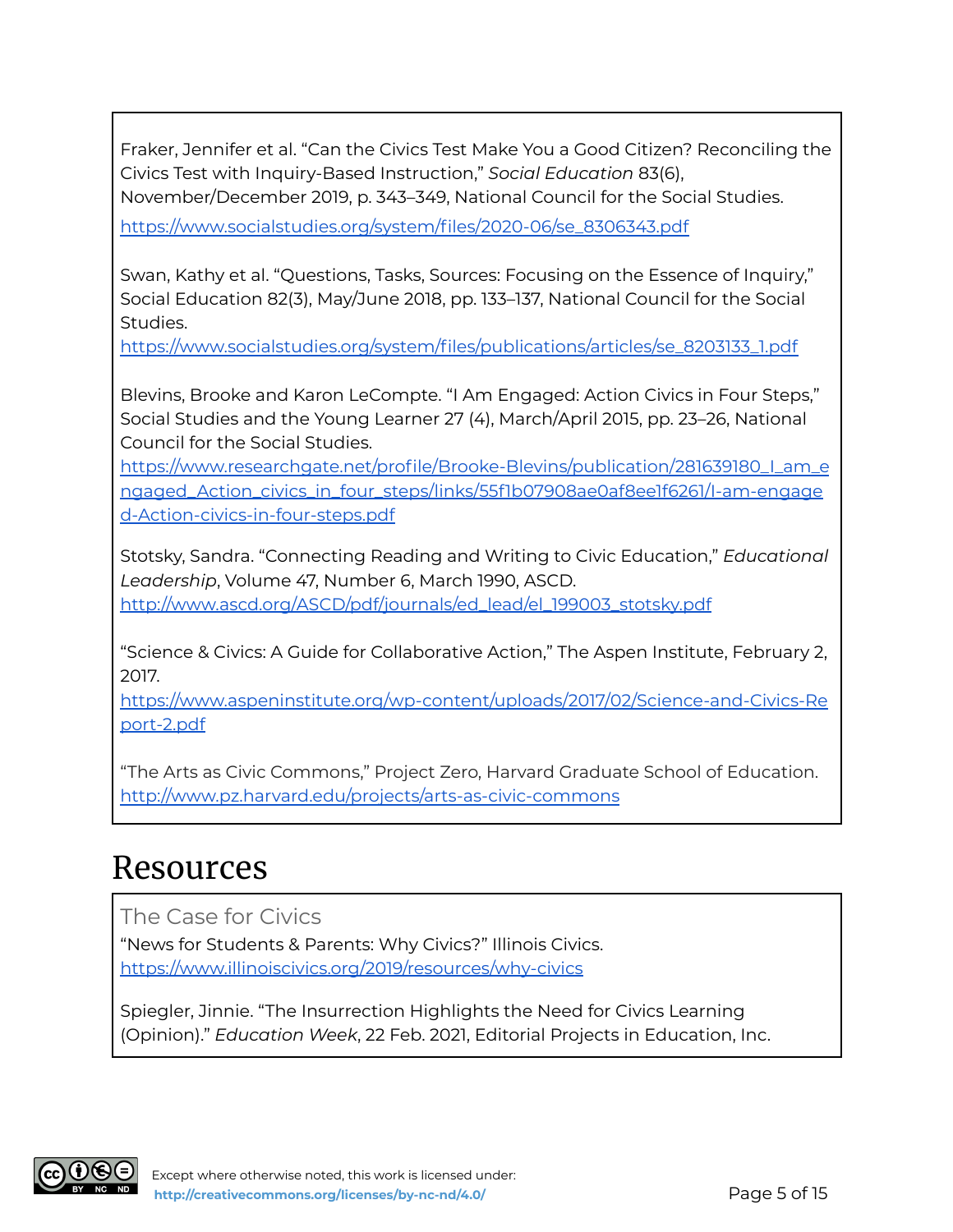[https://www.edweek.org/teaching-learning/opinion-the-insurrection-highlights-the](https://www.edweek.org/teaching-learning/opinion-the-insurrection-highlights-the-need-for-civics-learning/2021/02) [-need-for-civics-learning/2021/02](https://www.edweek.org/teaching-learning/opinion-the-insurrection-highlights-the-need-for-civics-learning/2021/02)

Kuttner, Paul J. "Culturally Sustaining Civics: Questioning the Civic Achievement Gap," Cultural Organizing.

[https://culturalorganizing.org/culturally-sustaining-civics-questioning-the-civic-ach](https://culturalorganizing.org/culturally-sustaining-civics-questioning-the-civic-achievement-gap/) [ievement-gap/](https://culturalorganizing.org/culturally-sustaining-civics-questioning-the-civic-achievement-gap/)

Kelley, Averill. "Equity in Civic Education — Improving How We Teach Black and LatinX Students in Low-Income Areas," CivXNow, Medium, October 25, 2019. [https://medium.com/civxnow/equity-in-civic-education-improving-how-we-teach-b](https://medium.com/civxnow/equity-in-civic-education-improving-how-we-teach-black-and-latinx-students-in-low-income-areas-f978ab7e91bb) [lack-and-latinx-students-in-low-income-areas-f978ab7e91bb](https://medium.com/civxnow/equity-in-civic-education-improving-how-we-teach-black-and-latinx-students-in-low-income-areas-f978ab7e91bb)

Information Literacy & Inquiry, Citizen U Primary Source Nexus. [https://primarysourcenexus.org/2017/05/primary-source-learning-information-litera](https://primarysourcenexus.org/2017/05/primary-source-learning-information-literacy-inquiry/) [cy-inquiry/](https://primarysourcenexus.org/2017/05/primary-source-learning-information-literacy-inquiry/)

Unpacking Civic Engagement, EngageGPC. https://youtu.be/m-sPZICpxfY

What are Civic Knowledge, Skills, and Dispositions? [https://docs.google.com/document/d/1KrkZi-jpCIixaG\\_zRxAhOZGTx3heK-TgTsma\\_jf](https://docs.google.com/document/d/1KrkZi-jpCIixaG_zRxAhOZGTx3heK-TgTsma_jfVrKQ/view) [VrKQ/view](https://docs.google.com/document/d/1KrkZi-jpCIixaG_zRxAhOZGTx3heK-TgTsma_jfVrKQ/view)

Political Typology Quiz, Pew Research Center[.](https://www.pewresearch.org/politics/quiz/political-typology/) <https://www.pewresearch.org/politics/quiz/political-typology/>

Strategies & Tools for Multidisciplinary Civics Mastro, Vincent. "A Cornucopia of Multidisciplinary Teaching," Edutopia. [https://www.edutopia.org/blog/a-cornucopia-of-multidisciplinary-teaching-vincent](https://www.edutopia.org/blog/a-cornucopia-of-multidisciplinary-teaching-vincent-mastro)[mastro](https://www.edutopia.org/blog/a-cornucopia-of-multidisciplinary-teaching-vincent-mastro)

"3 Ways to Improve Civic Education," Education Development Center. <https://www.edc.org/3-ways-improve-civics-education>

Mirra, Nicole. "Critical Literacy, Civic Engagement and Connected Learning in the Classroom," Connected Learning Alliance. [https://clalliance.org/blog/critical-literacy-civic-engagement-and-connected-learni](https://clalliance.org/blog/critical-literacy-civic-engagement-and-connected-learning-in-the-classroom/) [ng-in-the-classroom/](https://clalliance.org/blog/critical-literacy-civic-engagement-and-connected-learning-in-the-classroom/)

Mirra, Nicole. "Finding Support for Teaching Civic Literacy Skills in the Common Core Standards," National Writing Project.

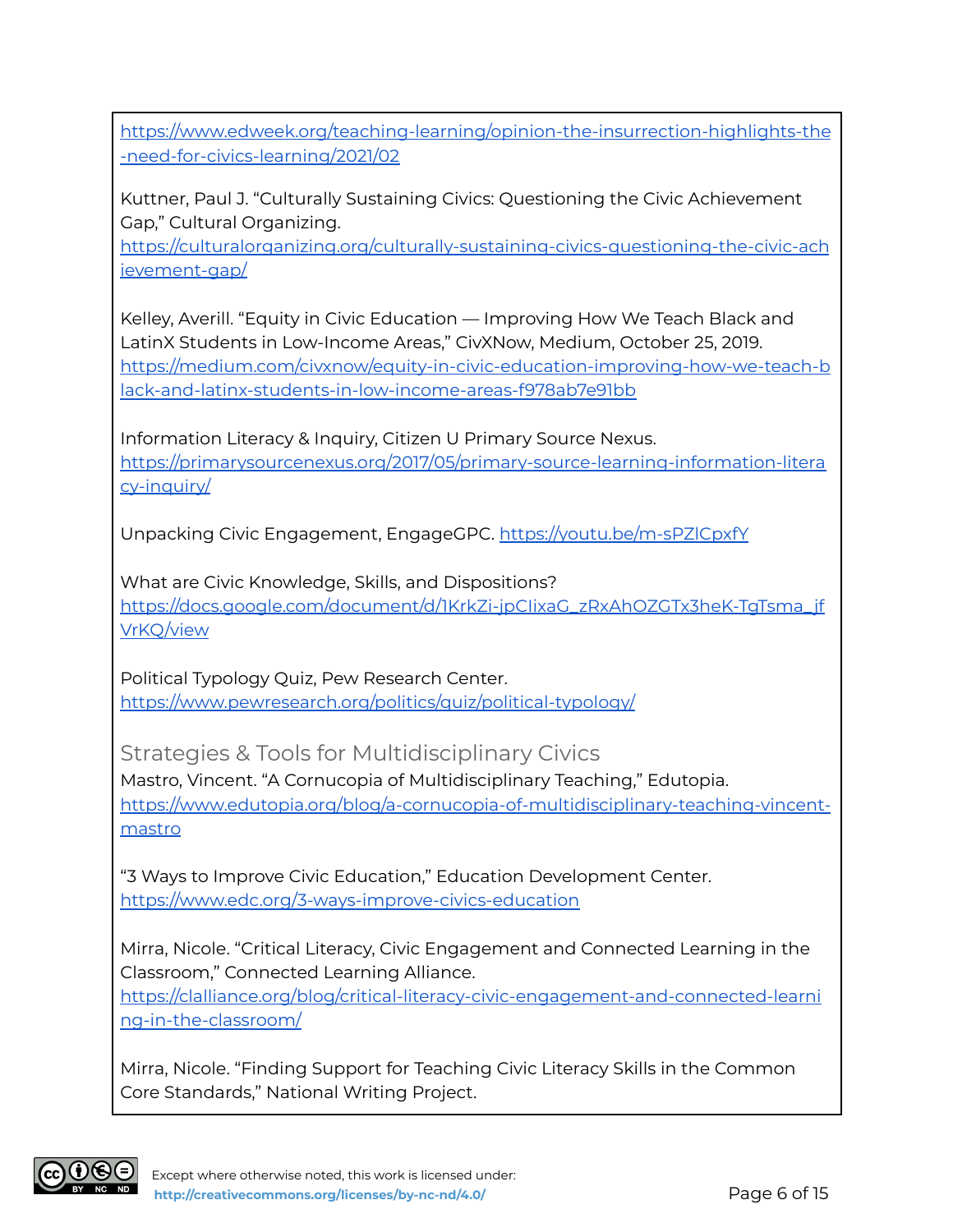[https://lead.nwp.org/knowledgebase/finding-support-for-teaching-civic-literacy-ski](https://lead.nwp.org/knowledgebase/finding-support-for-teaching-civic-literacy-skills-in-the-common-core-standards/) [lls-in-the-common-core-standards/](https://lead.nwp.org/knowledgebase/finding-support-for-teaching-civic-literacy-skills-in-the-common-core-standards/)

Sawchuck, Stephen. "Math: The Most Powerful Civics Lesson You've Never Had," *Education Week*, Editorial Projects in Education, Inc. [https://www.edweek.org/teaching-learning/math-the-most-powerful-civics-lesson-](https://www.edweek.org/teaching-learning/math-the-most-powerful-civics-lesson-youve-never-had/2019/11)

[youve-never-had/2019/11](https://www.edweek.org/teaching-learning/math-the-most-powerful-civics-lesson-youve-never-had/2019/11)

ArtC Handbook, Project Zero, Harvard Graduate School of Education. <http://www.pz.harvard.edu/resources/artc-handbook>

[Ideas for] "Interdisciplinary Lessons," Civics for All: The Seattle K-12 Initiative. <https://civicsforall.org/pedagogy/15-interdisiplinary-lessons/>

Citizen U Multidisciplinary Civics Lesson Library. <https://citizen-u.org/lesson-plan/>

● Lesson Plan Criteria <https://citizen-u.org/about/#criteria>

Multidisciplinary Civics Lesson Planner Template [https://docs.google.com/document/d/1A9DuCPGqDTZalWcROlTYuceHUfQZgJqxNd](https://docs.google.com/document/d/1A9DuCPGqDTZalWcROlTYuceHUfQZgJqxNdkl0odU1n4/view) [kl0odU1n4/view](https://docs.google.com/document/d/1A9DuCPGqDTZalWcROlTYuceHUfQZgJqxNdkl0odU1n4/view)

Peer Review Template for Multidisciplinary Civics Lesson. [https://docs.google.com/document/d/1T9V\\_JrVwcGpaGgwmNpU1HOjH1W3EPFUN](https://docs.google.com/document/d/1T9V_JrVwcGpaGgwmNpU1HOjH1W3EPFUNK22Ac4NrHFs/view) [K22Ac4NrHFs/view](https://docs.google.com/document/d/1T9V_JrVwcGpaGgwmNpU1HOjH1W3EPFUNK22Ac4NrHFs/view)

Analysis of Multidisciplinary Civics Lesson Template.

[https://docs.google.com/document/d/1NWEw4nPS5tp21jnF\\_XRsf\\_8Eg5AJsJ3IAAATT](https://docs.google.com/document/d/1NWEw4nPS5tp21jnF_XRsf_8Eg5AJsJ3IAAATTQ2LEM4/view) [Q2LEM4/view](https://docs.google.com/document/d/1NWEw4nPS5tp21jnF_XRsf_8Eg5AJsJ3IAAATTQ2LEM4/view)

Analyzing Primary Sources: Strategies & Activities, Citizen U Primary Source Nexus. [https://primarysourcenexus.org/2021/03/analyzing-primary-sources-strategies-activi](https://primarysourcenexus.org/2021/03/analyzing-primary-sources-strategies-activities/) [ties/](https://primarysourcenexus.org/2021/03/analyzing-primary-sources-strategies-activities/)

*Note: Please do not feel like you must review all the resources contained in this blog post, rather use those most pertinent to you and your situation.*

Library of Congress Primary Source Analysis Tool.

[https://www.loc.gov/static/programs/teachers/getting-started-with-primary-sources](https://www.loc.gov/static/programs/teachers/getting-started-with-primary-sources/documents/Primary_Source_Analysis_Tool_LOC.pdf) [/documents/Primary\\_Source\\_Analysis\\_Tool\\_LOC.pdf](https://www.loc.gov/static/programs/teachers/getting-started-with-primary-sources/documents/Primary_Source_Analysis_Tool_LOC.pdf)

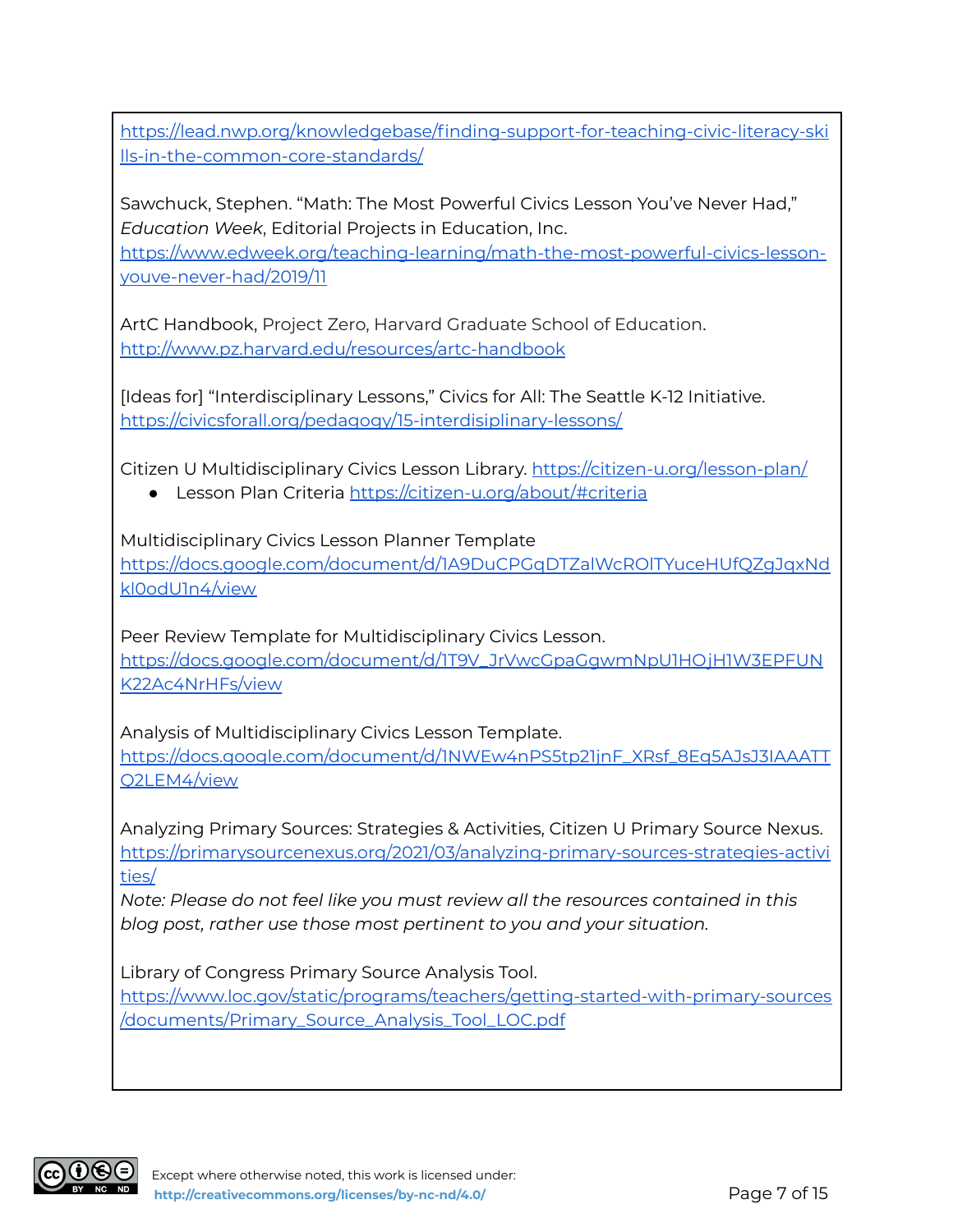Analyzing Primary Sources: Tools & Guides, Citizen U Primary Source Nexus. <https://primarysourcenexus.org/2021/02/analyzing-primary-sources-tools-guides/> *Note: Please do not feel like you must review all the resources contained in this blog post, rather use those most pertinent to you and your situation.*

Primary Source Repositories Library of Congress. <https://www.loc.gov/>

World Digital Library. <https://www.wdl.org/>

Chronicling America Historic Newspapers. <https://chroniclingamerica.loc.gov/>

American Archive of Public Broadcasting. <https://americanarchive.org/>

### Submission Guidelines & Evaluation Criteria

*To earn the micro-credential, you must receive a passing score in Parts 1 and 3, and receive a proficient score for all components in Part 2.*

#### Part 1. Overview

#### (300-600 words)

*Please copy and paste the following contextual prompts and questions into a document and respond to them without including any identifying information.*

- 1. The civic temperature at your school
	- Take no more than 2 minutes to write down the first 8-10 words that come to mind when you hear the word "government."
	- Repeat this exercise for the word "politics."
	- Repeat this exercise for the word "community."
	- Ask some of your grade-band colleagues to do the same, and collect the lists.
	- Enter the words generated in the first into two separate word clouds (e.g., Wordle, WordItOut, Tagxedo, etc.).
	- Insert the word clouds into the document and write a short reflection of this exercise and any insight/impact your findings might have on teaching civics in your school.

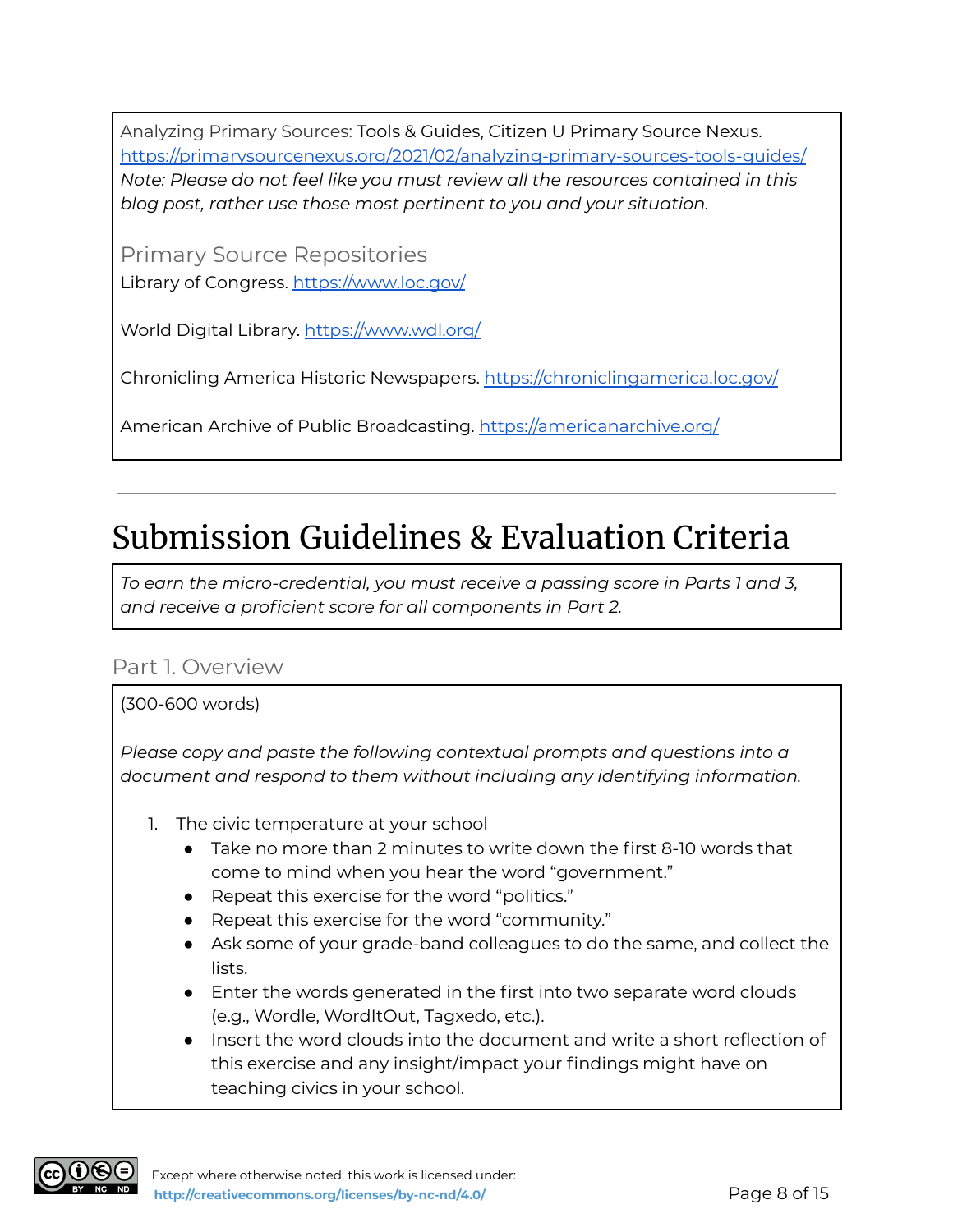- 2. Knowing your political self
	- **•** Take the Pew Research Center Political [Typology](https://www.people-press.org/quiz/political-typology/) quiz.
	- Reflect on what you learned from completing the quiz by answering the following questions (be sure to leave out any self-identifying information): Were the questions difficult to answer? Do you think your placement was more or less accurate? Were you surprised in any way?
- 3. Civic education in your classroom
	- What do you believe is your responsibility for civic education in your classroom, and how have you taken action to live this responsibility?
- 4. Civics for your students
	- Reflect on your students' identities and their unique lived experiences. Make a list of key civics skills and dispositions you would like to teach your students.

**Passing:** Responses provide reasonable and accurate information that justifies the reason for choosing this micro-credential to address specific needs of both teacher and students, including areas of instruction that could be enhanced through inquiry learning with primary sources to foster civics knowledge, skills, and dispositions.

#### Part 2. Artifacts

To earn this micro-credential, please submit the following **4** artifacts as evidence of your learning. *Do not include any identifiable information.*

#### **Artifact 1: Lesson Planning Document**

The ways to connect your curriculum to civics content are really endless and will just take a bit of creative thinking to identify. Topics with local relevance or about current events are especially engaging to students. Consult the [Citizen](https://citizen-u.org/lesson-plan/) U [Multidisciplinary](https://citizen-u.org/lesson-plan/) Civics Lesson Library in your subject area or others in the Resources on Strategies for Multidisciplinary Civics to spark some ideas.

Keeping in mind the topics involved in your own curriculum, first do some thinking. Do you have an existing lesson plan you'd like to revamp? Is there a particular content strand you'd like to target? Brainstorm a civics connection and relevant primary sources you might consider. Are there laws on the books or up for debate around issues related to your content? Are there controversial issues in your subject area or issues on which students can take a position? This is the place for those stories you hear on the news and want to share with your students because

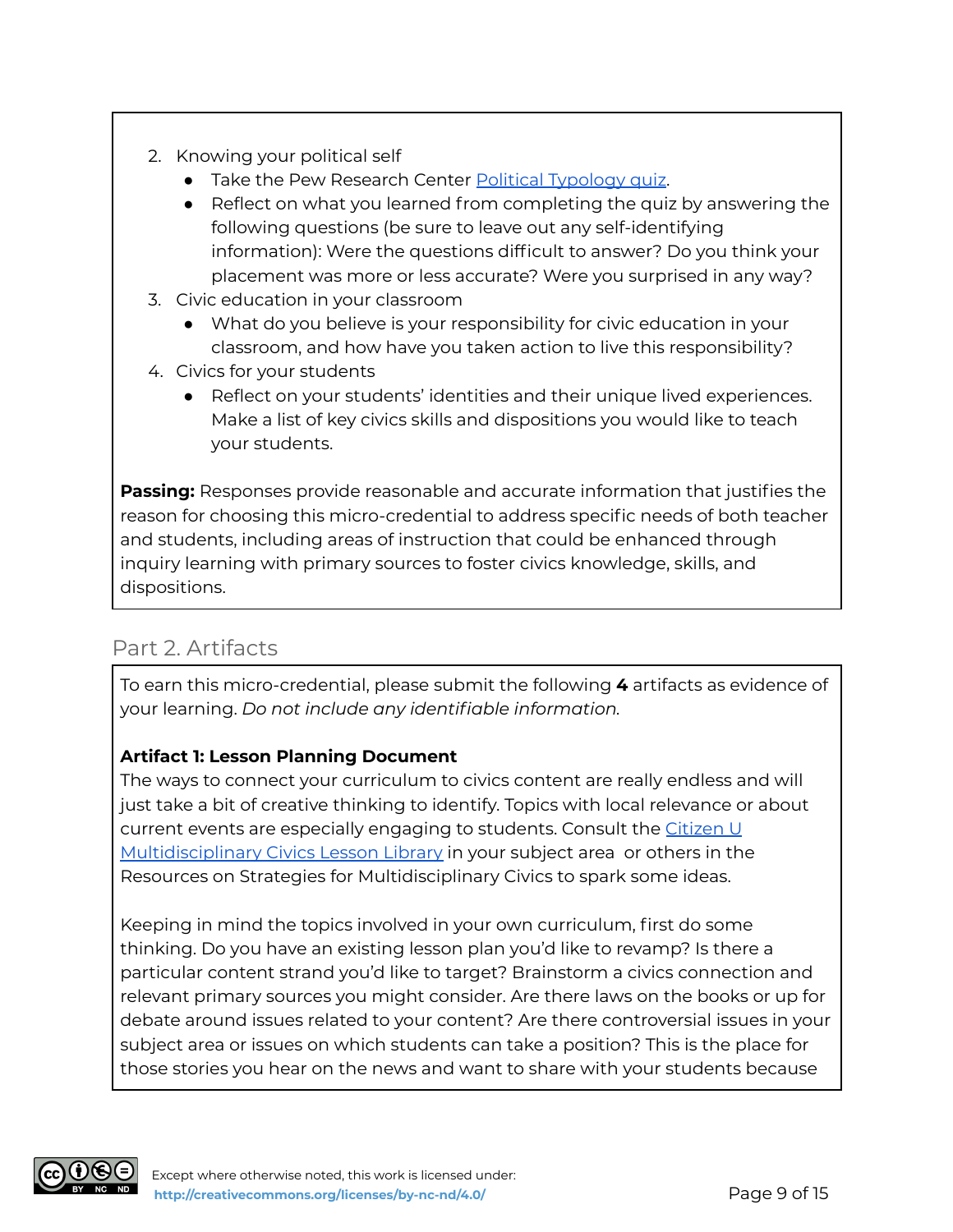of their contemporary relevance and curricular connections. Then consider different kinds of primary sources that might spark and deepen inquiry. Download or make a copy of the [Multidisciplinary](https://docs.google.com/document/d/1A9DuCPGqDTZalWcROlTYuceHUfQZgJqxNdkl0odU1n4/view) Civics Lesson Planner Template and use it to sketch out your initial ideas and begin your research and lesson preparation. Take notes as you conduct research on the background of your chosen topic, and be sure to cite your sources in the Resources section of the planning document.

(See rubric for specific requirements.)

Upload your completed lesson planning document.

#### **Artifact 2: Multidisciplinary Civics Lesson Plan**

Using the work you noted in your lesson planning document, design a lesson plan for use with your own students. You may use your preferred lesson plan format as long as it includes all of the criteria listed in the rubric.

(See rubric for specific requirements.)

Upload your Multidisciplinary Civics Lesson Plan.

#### **Artifact 3: Lesson Evidence**

If possible, implement your lesson plan with your students, and submit 4-6 examples of student work or a video of lesson implementation (follow your district's privacy policies, procedures, and guidelines when recording video of students).

If lesson implementation is not possible, identify 2 colleagues willing to complete a peer review of your lesson plan. Provide each with a copy of your lesson plan and a copy of the Peer Review Template for [Multidisciplinary](https://docs.google.com/document/d/1T9V_JrVwcGpaGgwmNpU1HOjH1W3EPFUNK22Ac4NrHFs/view) Civics Lesson. Be sure to point out any specific areas where you'd like targeted feedback.

(See rubric for specific requirements.)

Combine each piece of evidence into one document for uploading. *NOTE: To submit handwritten student work or completed peer reviews, simply take pictures of each piece of evidence and insert the files into a single document. To submit video evidence, load it to a shareable platform and enter the shareable link in a document along with a brief description of the evidence. Make sure that the video is not set to Private, as it will need to be accessed by members of our Assessment Team anonymously. If the video is set to require a password to access*

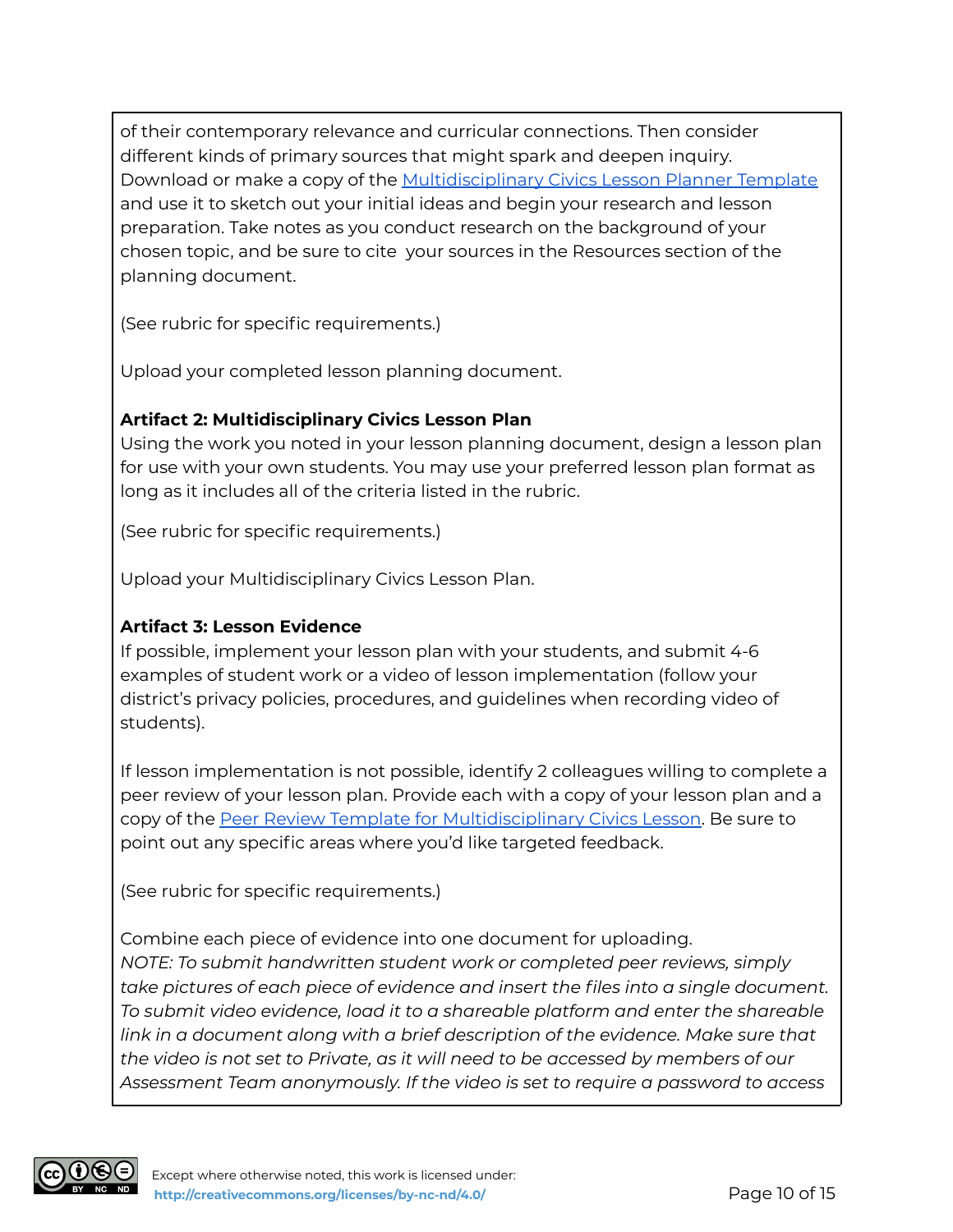*it, please include the password below the link in the document. Click the linked site names for step-by-step instructions on uploading and sharing a video on [YouTube](https://www.youtube.com/watch?v=6C4dEpT0rYg&feature=emb_title) or [DropBox](https://help.dropbox.com/files-folders/share/share-with-others).*

#### **Artifact 4: Lesson Analysis**

After reviewing student work, lesson implementation video, or the peer reviews, next download or make a copy of the **Analysis of [Multidisciplinary](https://docs.google.com/document/d/1NWEw4nPS5tp21jnF_XRsf_8Eg5AJsJ3IAAATTQ2LEM4/view) Civics Lesson** [Template](https://docs.google.com/document/d/1NWEw4nPS5tp21jnF_XRsf_8Eg5AJsJ3IAAATTQ2LEM4/view) and use it to discuss what the process was like for you to teach or receive feedback and how you'll modify your lesson plan as a result.

(See rubric for specific requirements.)

Upload your completed lesson analysis.

#### Part 2. Rubric

|                                                                    | <b>Proficient</b>                                                                                                                                                                                                                                                                                                                                                                                                           | <b>Basic</b>                                                                                                                                                                                                                                                                                                                                                                                                                     | <b>Developing</b>                                                                                                                                                                                                                                                                                                                                                                                                             |
|--------------------------------------------------------------------|-----------------------------------------------------------------------------------------------------------------------------------------------------------------------------------------------------------------------------------------------------------------------------------------------------------------------------------------------------------------------------------------------------------------------------|----------------------------------------------------------------------------------------------------------------------------------------------------------------------------------------------------------------------------------------------------------------------------------------------------------------------------------------------------------------------------------------------------------------------------------|-------------------------------------------------------------------------------------------------------------------------------------------------------------------------------------------------------------------------------------------------------------------------------------------------------------------------------------------------------------------------------------------------------------------------------|
| <b>Artifact 1:</b><br>Lesson<br><b>Planning</b><br><b>Document</b> | Lesson planning<br>document includes<br>all of the following:<br>explanations of<br>ties to<br>curriculum, civics,<br>and primary<br>sources<br>· ideas for initial<br>plans for using<br>primary sources<br>and classroom<br>activities that<br>engage students<br>with inquiry and<br>action<br>links to relevant<br>articles, websites,<br>news sources,<br>and other reliable<br>sources related to<br>the chosen topic | Lesson planning<br>document includes<br>most, but not all of<br>the following:<br>explanations of<br>ties to<br>curriculum,<br>civics, and<br>primary sources<br>ideas for initial<br>$\bullet$<br>plans for using<br>primary sources<br>and classroom<br>activities that<br>engage<br>students with<br>inquiry and<br>action<br>links to relevant<br>$\bullet$<br>articles,<br>websites, news<br>sources, and<br>other reliable | Lesson planning<br>document includes<br>includes some of<br>the following::<br>explanations of<br>ties to<br>curriculum,<br>civics, and<br>primary sources<br>ideas for initial<br>$\bullet$<br>plans for using<br>primary sources<br>and classroom<br>activities that<br>engage<br>students with<br>inquiry and<br>action<br>links to relevant<br>$\bullet$<br>articles,<br>websites, news<br>sources, and<br>other reliable |

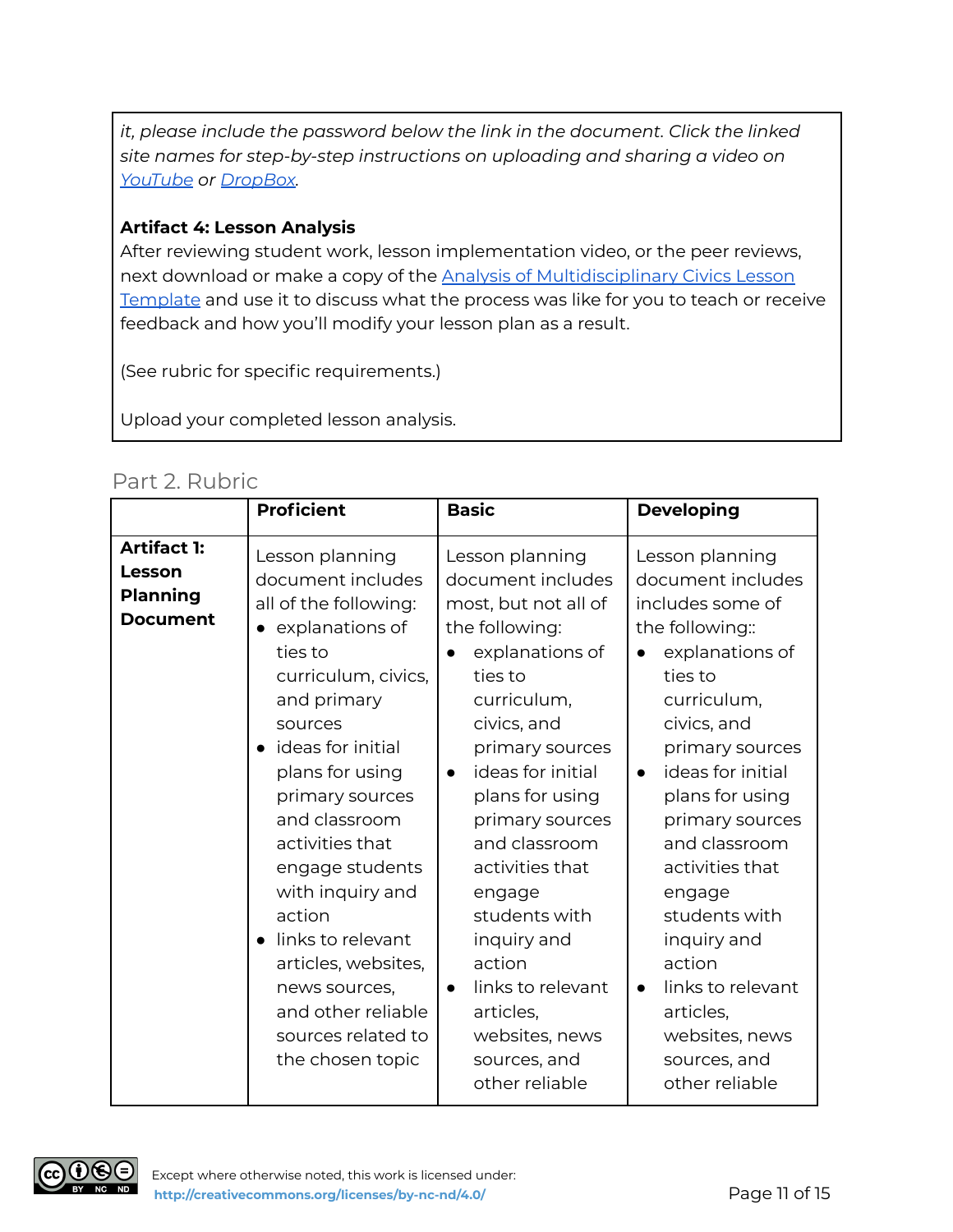|                                                                           |                                                                                                                                                                                                                                                                                                                                                                                                                                                                                                                                                                                                                            | sources related<br>to the chosen<br>topic                                                                                                                                                                                                                                                                                                                                                                                                                                                                                                                                                                                                                                | sources related<br>to the chosen<br>topic                                                                                                                                                                                                                                                                                                                                                                                                                                                                                                                                                                                                                                                    |
|---------------------------------------------------------------------------|----------------------------------------------------------------------------------------------------------------------------------------------------------------------------------------------------------------------------------------------------------------------------------------------------------------------------------------------------------------------------------------------------------------------------------------------------------------------------------------------------------------------------------------------------------------------------------------------------------------------------|--------------------------------------------------------------------------------------------------------------------------------------------------------------------------------------------------------------------------------------------------------------------------------------------------------------------------------------------------------------------------------------------------------------------------------------------------------------------------------------------------------------------------------------------------------------------------------------------------------------------------------------------------------------------------|----------------------------------------------------------------------------------------------------------------------------------------------------------------------------------------------------------------------------------------------------------------------------------------------------------------------------------------------------------------------------------------------------------------------------------------------------------------------------------------------------------------------------------------------------------------------------------------------------------------------------------------------------------------------------------------------|
| <b>Artifact 2:</b><br>Multidiscipli-<br>nary Civics<br><b>Lesson Plan</b> | Lesson plan<br>includes all of the<br>following:<br>has a<br>multidisciplinary<br>subject focus:<br>civics + at least<br>one other<br>discipline<br>identifies the<br>civics<br>knowledge,<br>skills, or<br>dispositions the<br>lesson supports<br>is targeted<br>towards<br>appropriate<br>grade band(s)<br>includes tasks/<br>activities using 1<br>or more primary<br>sources from<br>the Library of<br>Congress or an<br>affiliated<br>repository<br>begins with a<br>task/activity that<br>sparks inquiry<br>follows up with<br>tasks/activities<br>to deepen<br>inquiry through<br>further student<br>investigations | Lesson plan<br>includes most, but<br>not all, of the<br>following:<br>has a<br>$\bullet$<br>multidisciplinary<br>subject focus:<br>civics + at least<br>one other<br>discipline<br>identifies the<br>civics<br>knowledge,<br>skills, or<br>dispositions the<br>lesson supports<br>is targeted<br>$\bullet$<br>towards<br>appropriate<br>grade band(s)<br>Includes tasks/<br>$\bullet$<br>activities using 1<br>or more primary<br>sources from<br>the Library of<br>Congress or an<br>affiliated<br>repository<br>begins with a<br>$\bullet$<br>task/activity that<br>sparks inquiry<br>follows up with<br>$\bullet$<br>tasks/activities<br>to deepen<br>inquiry through | Lesson plan<br>includes some of<br>the following:<br>has a<br>multidisciplinary<br>subject focus:<br>civics + at least<br>one other<br>discipline<br>identifies the<br>$\bullet$<br>civics<br>knowledge,<br>skills, or<br>dispositions the<br>lesson supports<br>is targeted<br>$\bullet$<br>towards<br>appropriate<br>grade band(s)<br>Includes tasks/<br>$\bullet$<br>activities using 1<br>or more primary<br>sources from<br>the Library of<br>Congress or an<br>affiliated<br>repository<br>begins with a<br>$\bullet$<br>task/activity that<br>sparks inquiry<br>follows up with<br>$\bullet$<br>tasks/activities<br>to deepen<br>inquiry through<br>further student<br>investigations |

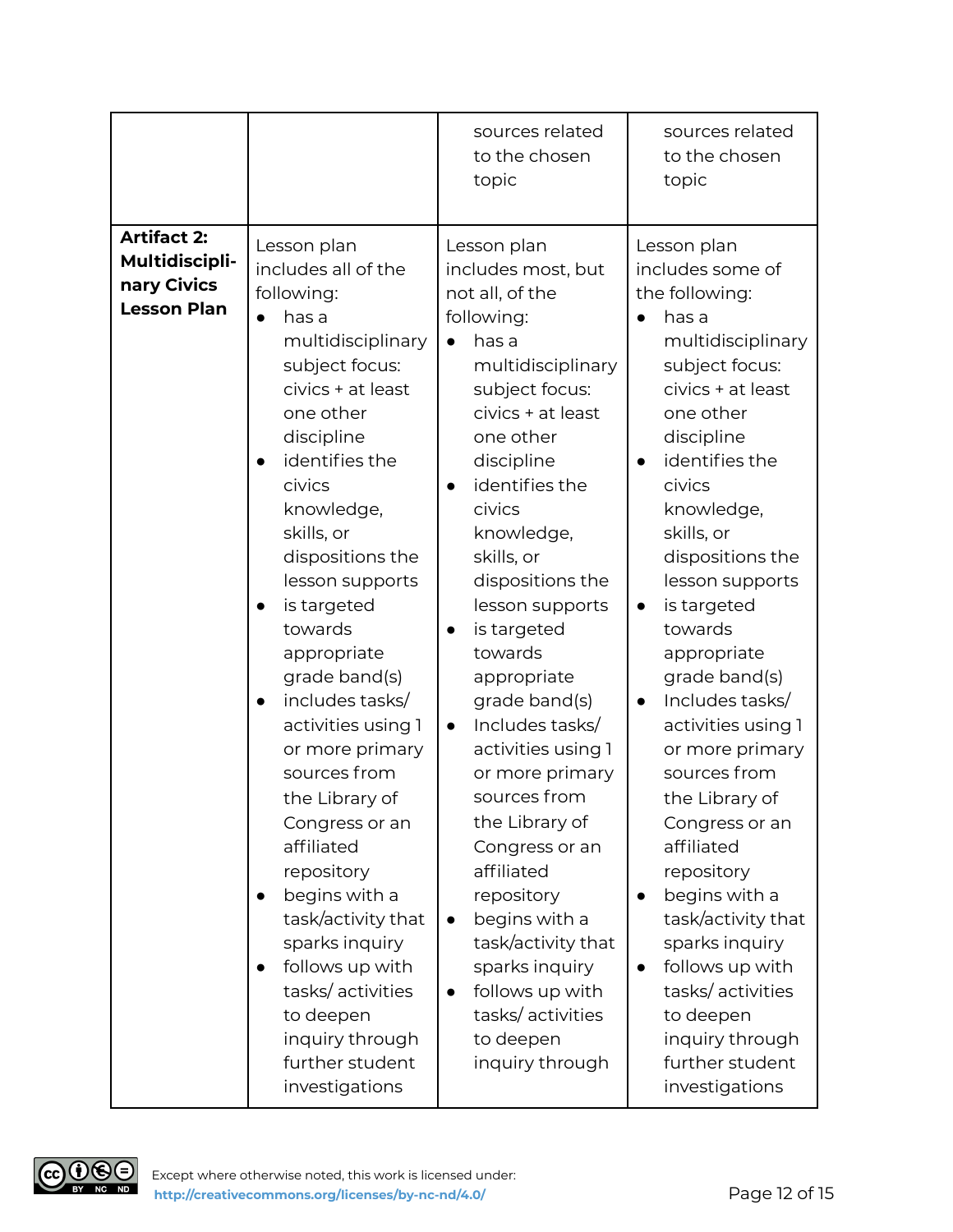|                                                 | concludes with a<br>task/activity<br>that has<br>students<br>applying their<br>learning by<br>taking action<br>that makes<br>contemporary/<br>personal<br>connections                                                                         | further student<br>investigations<br>concludes with a<br>task/activity<br>that has<br>students<br>applying their<br>learning by<br>taking action<br>that makes<br>contemporary/<br>personal<br>connections                            | concludes with a<br>task/activity<br>that has<br>students<br>applying their<br>learning by<br>taking action<br>that makes<br>contemporary/<br>personal<br>connections                                                                              |
|-------------------------------------------------|-----------------------------------------------------------------------------------------------------------------------------------------------------------------------------------------------------------------------------------------------|---------------------------------------------------------------------------------------------------------------------------------------------------------------------------------------------------------------------------------------|----------------------------------------------------------------------------------------------------------------------------------------------------------------------------------------------------------------------------------------------------|
| <b>Artifact 3:</b><br>Lesson<br><b>Evidence</b> | Lesson evidence<br>includes 1 of the<br>following 3 options:<br>4-6 examples of<br>student work<br>with primary<br>sources, at least 1<br>for each primary<br>source used<br>video of lesson<br>implementation<br>2 completed<br>Peer Reviews | Lesson evidence<br>includes 1 of the<br>following 3 options:<br>3-4 examples of<br>$\bullet$<br>student work<br>with primary<br>sources<br>video of lesson<br>$\bullet$<br>implementation<br>2 completed<br>$\bullet$<br>Peer Reviews | Lesson evidence<br>includes 1 of the<br>following 3 options:<br>2-3 examples of<br>$\bullet$<br>student work<br>with primary<br>sources<br>video of portion<br>$\bullet$<br>of lesson<br>implementation<br>1 completed<br>$\bullet$<br>Peer Review |
| <b>Artifact 4:</b><br>Lesson<br><b>Analysis</b> | Lesson analysis<br>(400-800 words)<br>includes all of the<br>following:<br>function and<br>impact of<br>selected primary<br>source(s)<br>function and<br>$\bullet$<br>impact of<br>inquiry in<br>promoting civic<br>knowledge,                | Lesson analysis<br>(400-800 words)<br>includes most, but<br>not all, of the<br>following:<br>function and<br>impact of<br>selected primary<br>source(s)<br>function and<br>impact of<br>inquiry in<br>promoting civic                 | Lesson analysis<br>(400-800 words)<br>includes some of<br>the following<br>function and<br>impact of<br>selected primary<br>source(s)<br>function and<br>$\bullet$<br>impact of<br>inquiry in<br>promoting civic<br>knowledge,                     |

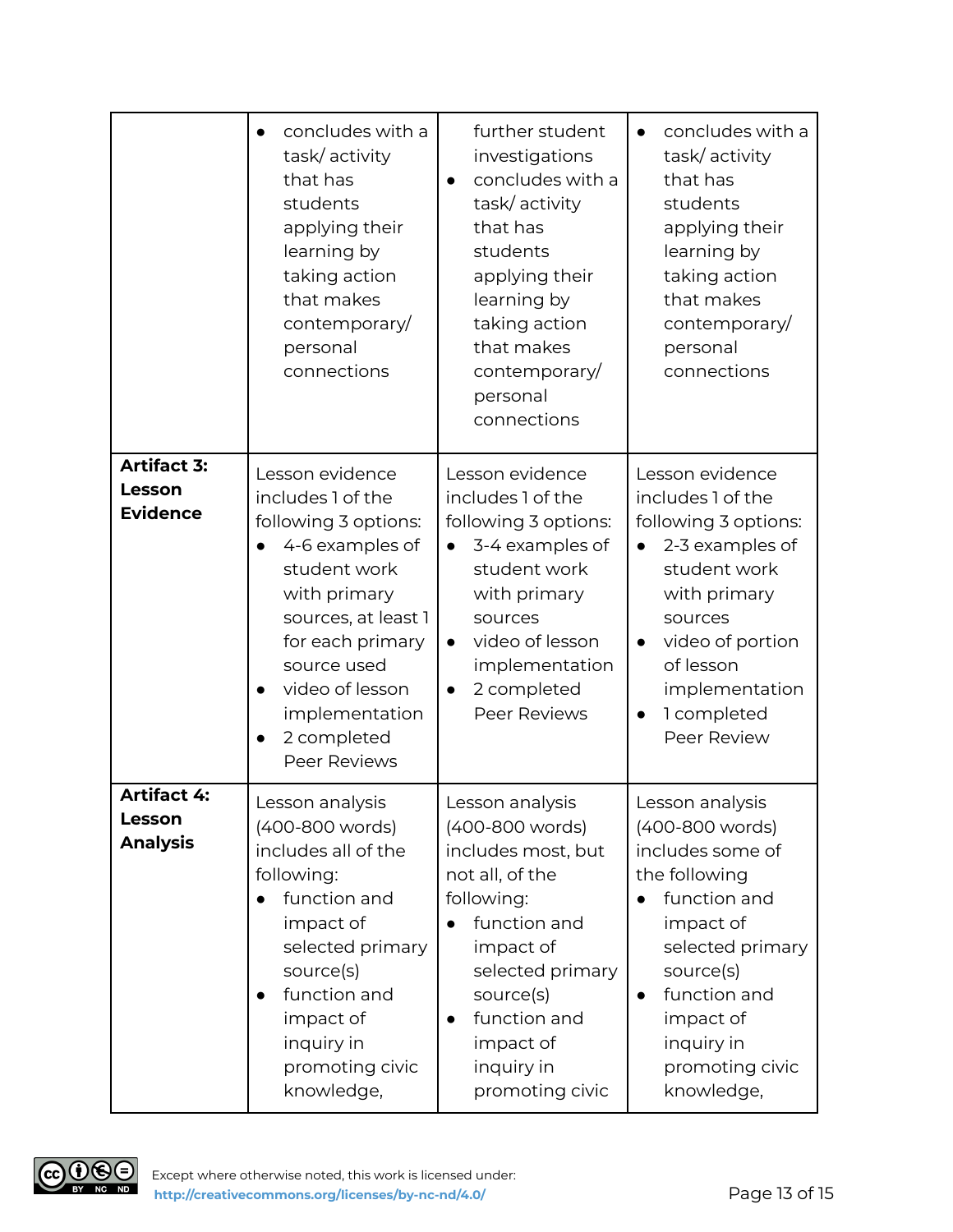| skills, and/or<br>dispositions<br>key takeaways<br>$\bullet$<br>from student<br>work or peer<br>feedback<br>changes or<br>$\bullet$<br>adjustments for<br>the future | knowledge,<br>skills, and/or<br>dispositions<br>key takeaways<br>$\bullet$<br>from student<br>work or peer<br>feedback<br>changes or<br>$\bullet$<br>adjustments for<br>the future | skills, and/or<br>dispositions<br>key takeaways<br>$\bullet$<br>from student<br>work or peer<br>feedback<br>changes or<br>$\bullet$<br>adjustments for<br>the future |
|----------------------------------------------------------------------------------------------------------------------------------------------------------------------|------------------------------------------------------------------------------------------------------------------------------------------------------------------------------------|----------------------------------------------------------------------------------------------------------------------------------------------------------------------|
|----------------------------------------------------------------------------------------------------------------------------------------------------------------------|------------------------------------------------------------------------------------------------------------------------------------------------------------------------------------|----------------------------------------------------------------------------------------------------------------------------------------------------------------------|

#### Part 3. Reflection

#### (300-600 words)

*Please copy and paste the following reflective prompts and questions into a document and respond to them without including any identifying information.*

Consider how inquiry-based learning with primary sources across the curriculum supports the development of students' civics knowledge, skills, and/or dispositions. Then address the following:

- 1. Describe how you used, or will use, inquiry learning with primary sources to enhance students' civics knowledge, skills, and/or dispositions across disciplines. How did the lesson work, or how do you anticipate it will work with your students?
- 2. How did you adjust your work throughout the process of developing and analyzing the student work or peer reviews? How might you improve your teaching of multidisciplinary civics using inquiry and primary source analysis with students in the future?
- 3. Write a note to parents about your lesson specifically and/or the idea of multidisciplinary civics education generally as a beneficial pursuit for students and the community.

**Passing:** Reflection provides evidence that this lesson has had a positive impact on both educator practice and student success. Specific examples are cited directly from personal or work related experiences to support claims. Also included are specific actionable steps that demonstrate how new learning will be integrated into future practices.